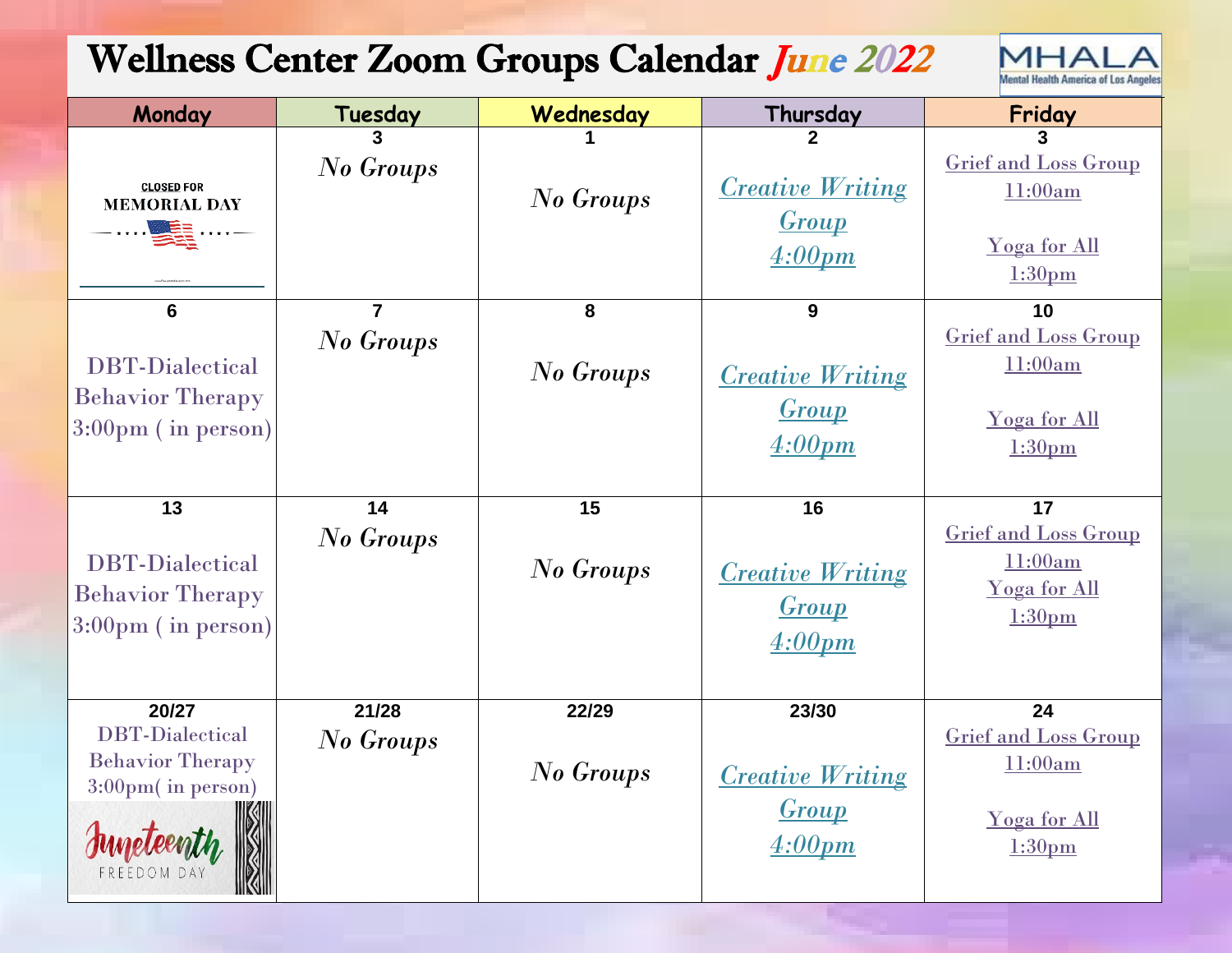#### Wellness Center Zoom Groups Information

### **MONDAY**



**3:00PM-5:00PM @ Martin Luther King Jr. Park 1950 Lemon Ave. Long Beach CA 90806 With Pam Poindexter [ppoindexter@mhala.org](mailto:ppoindexter@mhala.org) Phone: 562-760-1691**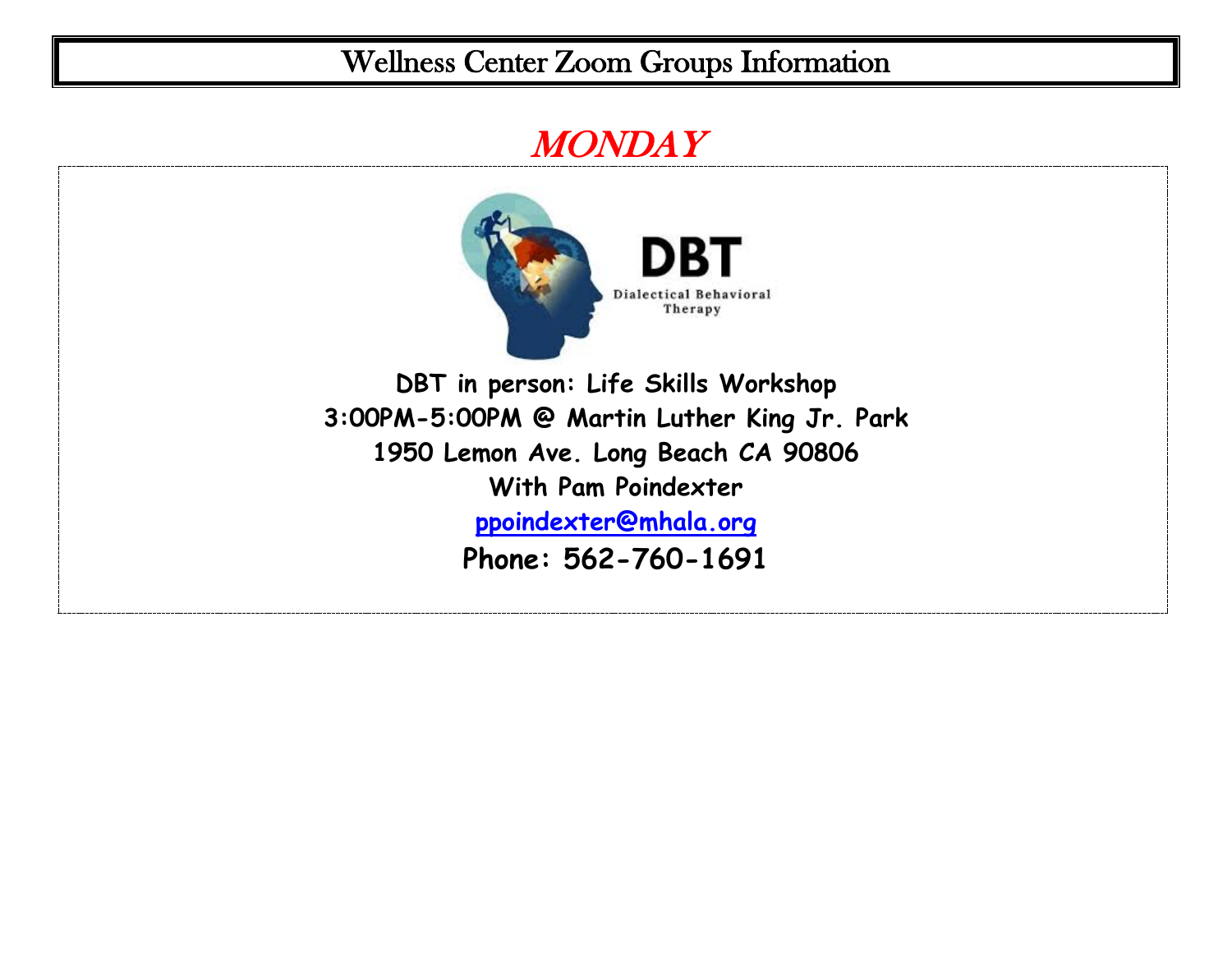## THURSDAY



**Thursday's Creative Writing through Zoom 4:00PM-5:00PM @Zoom with Barbara Carrillo @ [bcarrillo@mhala.org](mailto:bcarrillo@mhala.org)**

Creative Writing Meets on Zoom

You can join the group by using one of the following three options.

1. Click this link

<https://us06web.zoom.us/j/86501996628?pwd=UlRBN3o2VDQrUkVsc3RncGZET0Vjdz09>

- 2. Go to Zoom.us or Open the Zoom app. "Click Join Meeting" and enter Meeting ID: 865 0199 6628 Passcode: 142632
- 3. Call 669-900-9128. When asked, enter the Meeting ID (865 0199 6628) and Passcode: 142632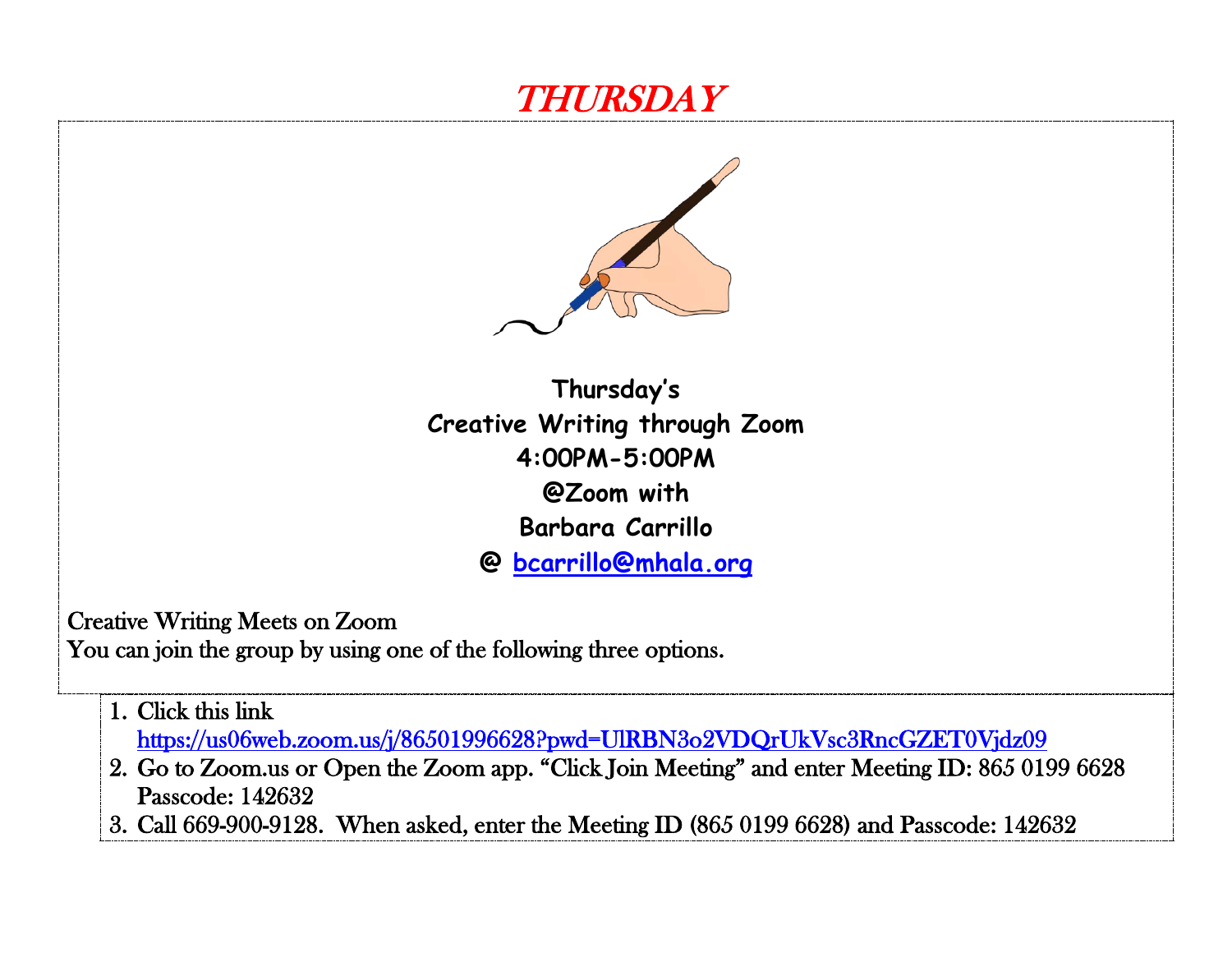# FRIDAY



**Grief and Loss Group through Zoom Fridays 11:00AM-12:00PM @Zoom with Helen Ciriello** [hciriello@mhala.org](mailto:hciriello@mhala.org)

Grief and Loss Group Meets on Zoom You can join the group by using one of the following three options.

- 4. Click this link <https://us06web.zoom.us/j/82938124633?pwd=QmtKejFsQnFGV0QwWVp6OTFuaEhudz09>
- 5. Go to Zoom.us or Open the Zoom app. "Click Join Meeting" and enter Meeting ID: 829 3812 4633 Passcode: 232177
- 6. Call 669-900-9128. When asked, enter the Meeting ID (829 3812 4633) and Passcode: 232177